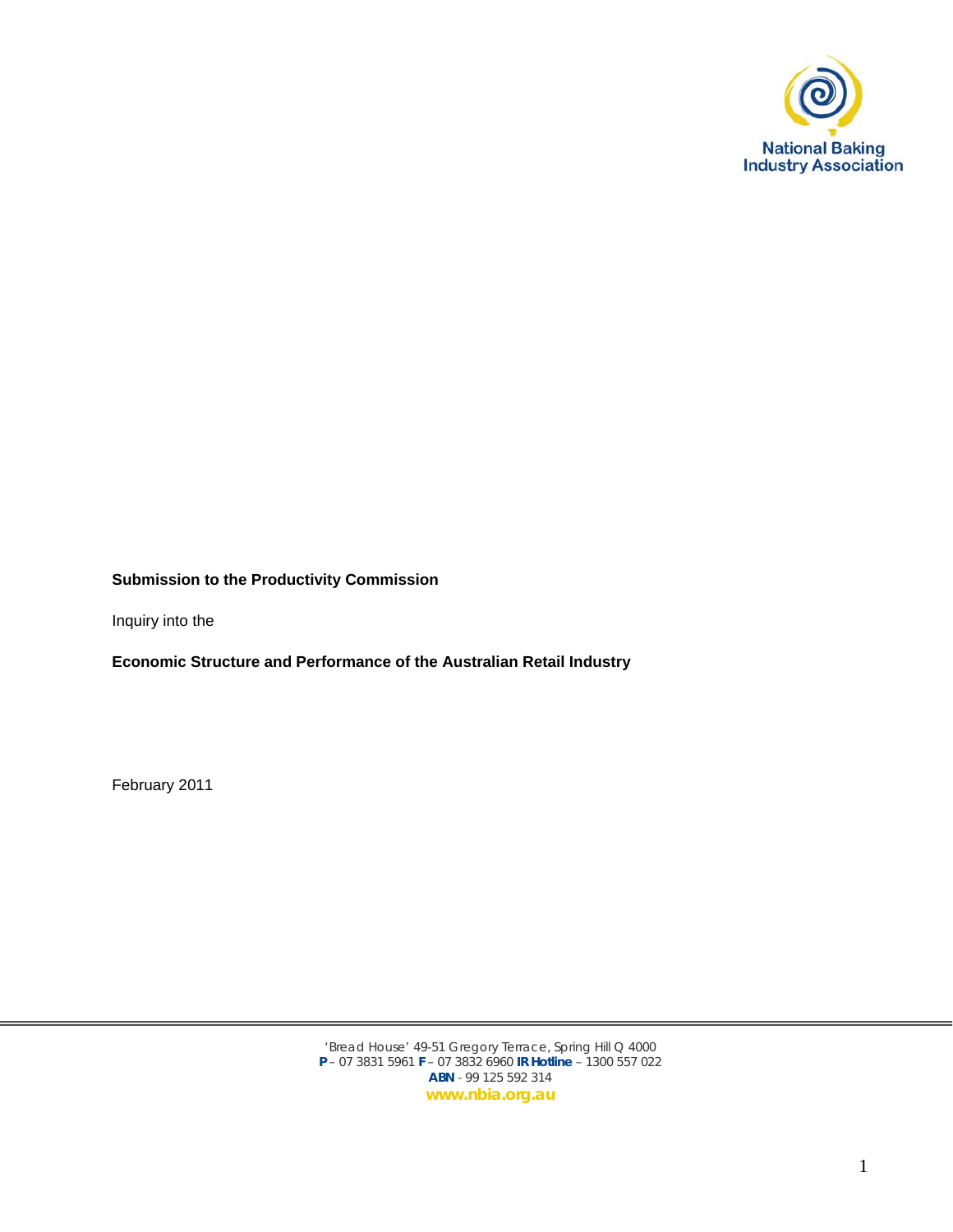# **1.0 Introduction**

The National Baking Industry Association (NBIA) is the marketing arm of the Baking Industry Group. The Baking Industry Group is a not for profit organisation, whose role is to provide industry leadership to develop, support and protect the principles of efficiency, quality and best practices in the Baking Industry. With membership in every State of Australia, the Baking Industry Group prides itself on being the national body for the baking industry, playing a vital role in the development, promotion, education, training and protection for business owners within this industry. With close to 400 members, membership ranges from small corner store bakeries to large milling companies. While our membership is diverse, all members are committed to safeguarding the industry and providing the best quality outcomes to consumers.

# **2.0 The Inquiry**

The Productivity Commission is undertaking an inquiry into the economic structure and performance of the retail industry. In particular the Commission will be examining:

- 1. The current structure, performance and efficiency of the retail sector and impediments to its contribution to the Australian economy;
- 2. The drivers of structural change in the retail industry, including globalisation, increasing household and business access to the digital economy, cost structures of the domestic retail industry, employment structure, the exchange rate and structural change driven by the resources boom;
- 3. The broader issues which are contributing to an increase in online purchasing by Australian consumers and the role of online purchasing in providing consumers with greater choice, access and convenience;
- 4. The sustainability and appropriateness of the current indirect tax arrangements in this environment, including the impact on Commonwealth and State and Territory budgets, and the extent to which technology could reduce the administrative costs of collecting indirect taxes and duty on imported goods; and
- 5. Any other regulatory or policy issues which impact on structural change in the sector.

Whilst we do represent wholesale companies, we also represent retailers, who are predominately small businesses. As a large part of the baking industry is within the retail sector, we are committed to ensuring the sustainability and profitability of the retail industry.

# **3.0 The current structure, performance and efficiency of the retail sector and impediments to its contribution to the Australian economy**

The Australian Baking Industry is dynamic and has been in constant change for a number of decades. The sector can be categorized into four groups, by business model:-

- corporate plant bakeries;
- traditional hot bread shops;
- franchised hot bread shops; and
- supermarket in-store bakeries.

Corporate plant Bakeries produce bread for wholesale distribution and exporting, and account for the majority of bread production. Traditional hot bread shops have on-site manufacturing and retailing and are the second largest producers of bread products. Franchised hot bread shops represent a growing area of the bread sector with on-site manufacturing and retailing. Supermarkets have diversified into in-store bakeries to encourage purchasing across the supermarket and compete with franchised hot bread shops. The impact of the economic slowdown saw a trend resulting in consumer groups going for home-prepared lunches which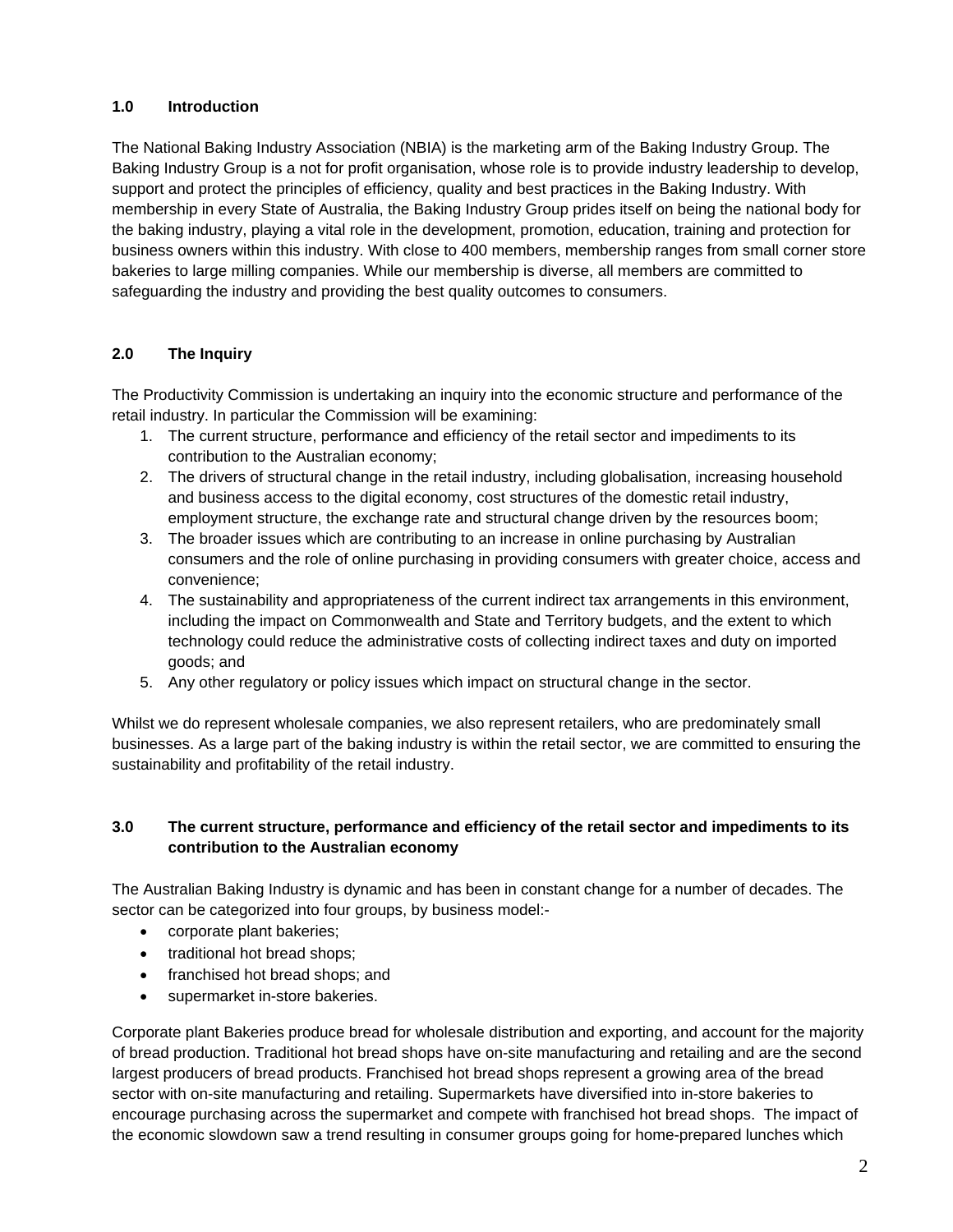increased the sale of packaged/industrial bread. Private label continued to grow within baked goods, accounting for an overall value share of more than 8% during 2009. Supermarket retailers tend to aggressively push their private label products via price discounting and multi-pack promotions, particularly for packaged/industrial bread within which private label reached 22% of total value sales that year. They are also tending to stock fewer branded products within packaged/industrial pastries and cakes, where private label value shares rose to 52% and 35% respectively (Source: Euromonitor International October 2010).

Previously, competition between the on-site operations is strong which has forced the prices of their products down, often to the point where the products are cheaper than the packaged equivalent produced by corporate plant bread bakeries. Consequently the on-site operations are gaining market share while the plant bread market share is in steady decline, which has caused the corporate plant bakeries to diversify. However, now with the supermarket's reduction in the price of bread, it is our perception that this trend has been reversed and forced a significant downturn in trade for retail bakeries.

Apart from bread loaves, the bread sector produces a range of products. These products include English muffins, rolls and buns, specialty bread, flat bread, buttered bread, crumpets and breadcrumbs.

## *Sector performance*

**'000 tonnes & A\$ million** 

Baked goods grew by 5% in current value terms with sales reaching A\$5,383 million in 2010.

| <b>Product</b>                | 2008   | 2008      | 2009          | 2009      | 2010   | 2010      |
|-------------------------------|--------|-----------|---------------|-----------|--------|-----------|
|                               | Volume | Value     | <b>Volume</b> | Value     | Volume | Value     |
| <b>Bread</b>                  | 602.8  | \$3,057.3 | 622.3         | \$3,195.8 | 639.4  | \$3,355.8 |
| <b>Bread Substitutes</b>      | 2.1    | \$34.9    | 2.2           | \$37.4    | 2.2    | \$39.4    |
| Packaged /Industrial Bread    | 311.0  | \$1,504.3 | 320.3         | \$1,572.0 | 328.3  | \$1,650.6 |
| Unpackaged/Artisanal Bread    | 289.7  | \$1,518.1 | 299.9         | \$1,586.4 | 308.9  | \$1,665.7 |
| <b>Cakes</b>                  | 72.5   | \$839.7   | 74.8          | \$872.1   | 76.8   | \$912.5   |
| Packaged/Industrial Cakes     | 13.7   | \$125.0   | 14.0          | \$128.7   | 14.2   | \$131.9   |
| Unpackaged/Artisanal Cakes    | 58.7   | \$714.8   | 60.8          | \$743.3   | 62.6   | \$780.5   |
| <b>Pastries</b>               | 105.0  | \$1,045.1 | 108.4         | \$1,084.3 | 110.5  | \$1,115.0 |
| Packaged/Industrial Pastries  | 15.9   | \$105.3   | 16.2          | \$106.9   | 16.4   | \$108.3   |
| Unpackaged/Artisanal Pastries | 89.1   | \$939.8   | 92.2          | \$977.4   | 94.0   | \$1,006.7 |
| <b>Baked Goods</b>            | 780.3  | \$4,942.2 | 805.5         | \$5,152.2 | 826.7  | \$5,383.3 |

#### *Sale of Baked Goods by Category: Volume and Value 2008-2010*

*Euromonitor International* 

#### *Impediments to the Baking Industries Contribution to the Australian Economy*

The Infrastructure costs such as the high rental in shopping centres is an impediment to the Baking Industries contribution to the Australian Economy.

Legislation and rental tenancy agreements that dictate opening and closing times impact on the Baking Industry. The large Shopping Centres' operating hours especially for public holidays combined with penalty rates and the consumer legislation pertaining to the administrative workload to increase prices is creating problems for small bakeries. Independent retail bakeries also face the obstacle of rising operational costs such as increases to the minimum wage and a lack of suitable sites resulting from the slow-down in shopping centre development.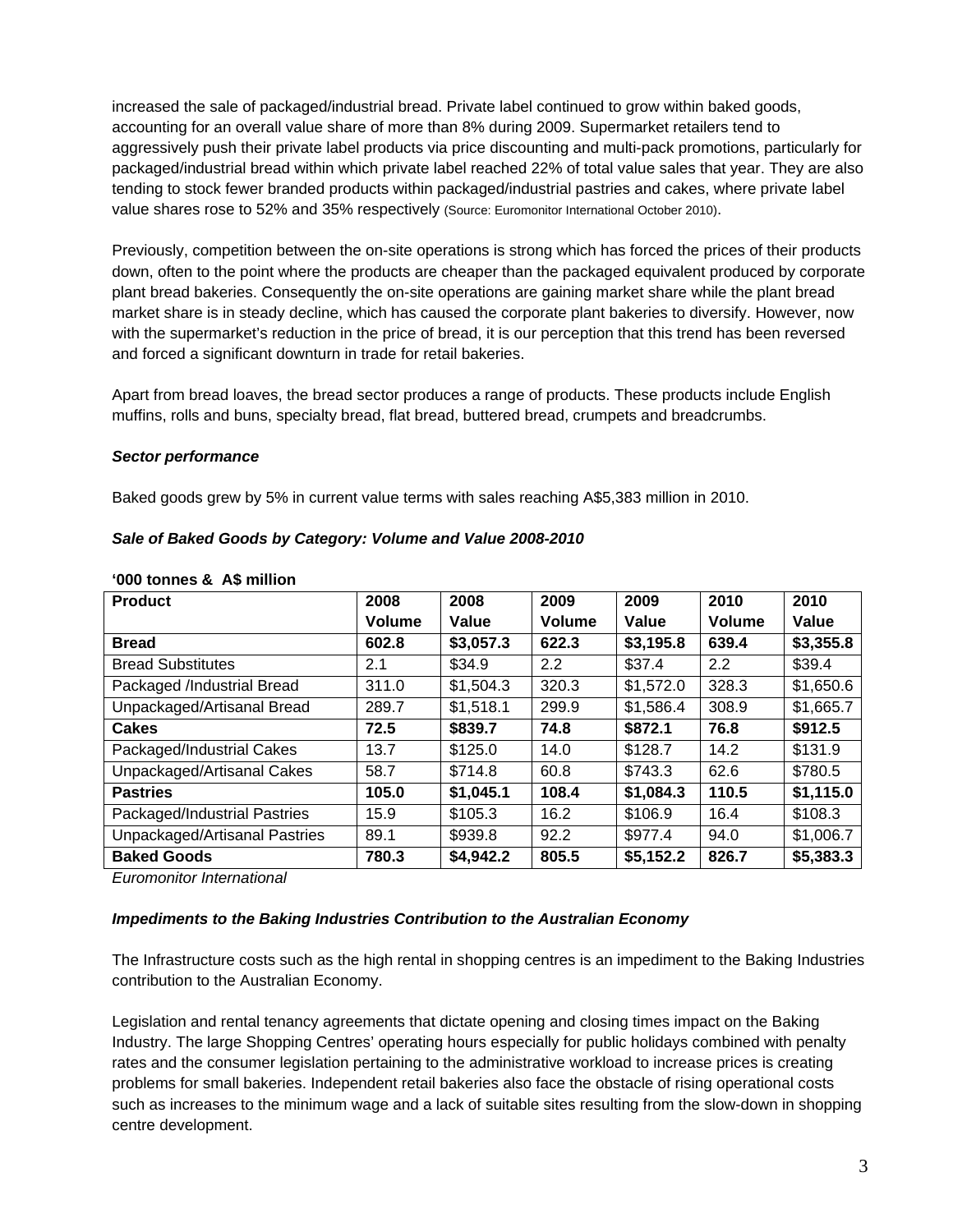Human Capital and the lack of skilled Bakers within Australia is also impacting on the industries ability to diversify and gain market share over imported products. The labour cost, in particular the cost of penalty rates for public holidays and out of ordinary hours provisions, is an impediment.

Commodity prices impact on the Baking Industry nonetheless, unit prices for baked goods are expected to remain more or less stable since price discounting and promotional activities are being aggressively undertaken by both branded manufacturers and private label retailers.

The price war by the major supermarkets will have a detrimental effect on the independent retail bakeries who up until 2009 had maintained their dominance in the market by holding 64% of market share. However, the impact of the price war on bread by the supermarket chains has seen many of the independent retail bakeries sale figures drop significantly. Independent retail bakeries operate on a minimum profit margin, therefore a drop of the sales of this magnitude will see many of these independent retail bakeries go out of business. This will have a detrimental effect on the Australian economy as these independent retail bakeries predominately employ 1 to 19 employees according to ABS data.

#### *International trade*

As the bread sector is focused on supplying the domestic market, sales from exports account for less than one per cent of turnover in bread manufacturing. In 2001-02 exports of bread products were valued at \$4.9 million. The perishable nature of the product and economies of scale with logistics are the main obstacles for exporting, however frozen doughs and par-baked products are emerging as export opportunities particularly to Asian markets. IBIS World (2003a) has estimated that the value of exports has been increasing in real terms by an average of 31 per cent annually since 1997-98, albeit from a very low base.

Bread is the dominant sector of the bakery market. Pan or loaf bread accounts for 45% of the domestic market in Australia; however, wheat exported for pan production only accounts for 10% of total exports. A substantial growth area on export markets in the bread and baking industry over the last 10–15 years has been wheat milled for flat bread production. In the Middle East, flat bread is the predominant form consumed. Up to 40 percent of Australia's wheat exports are processed for flat bread production with the major markets being Egypt, Iran, Iraq and the Gulf countries. Flours that produce the best flat breads are those milled from white wheats that are not excessively soft, and AH and ASW varieties satisfy these requirements well. Wheat that is milled for flat bread production should have protein content no less than 10% and dough properties that are extensible rather than stable characteristics. However the wheat is not value added in Australia to export the flat bread.

Across Asia, the bread sector is growing, reflecting the move to more westernised consumption patterns; there is a greater emphasis on convenience and increased consumption of fast foods. In Asia, the 'Sponge and Dough' method tends to be the most common method of making bread. This process produces a very soft Asian-style bread and the taste created through the fermentation process is preferred. In contrast this process is not commonly used in Australia where most bread is produced using the 'Rapid Dough' method. In the sponge and dough method a sponge is prepared containing most of the flour, water and yeast, allowed to ferment for 3 to 4 hours and then remixed with the rest of the ingredients and processed in the traditional manner. In Australia the sponge and dough bread making process is used to make bread rolls for the fast food industry. Sponge and dough bread in Asia is a key export market goal in the development of more targeted wheats to make specific end products. This \$1B Asian sponge and dough wheat market is being targeted by DPI&F and CSIRO Food Futures National Research Flagship in a collaborative project with support from the Grains Research and Development Corporation. This project is working with each of the Australian wheat breeding programs to identify wheat lines and varieties with superior sponge and dough bread quality. In 2008, the variety EGA Kidman was released in Queensland specifically for the sponge and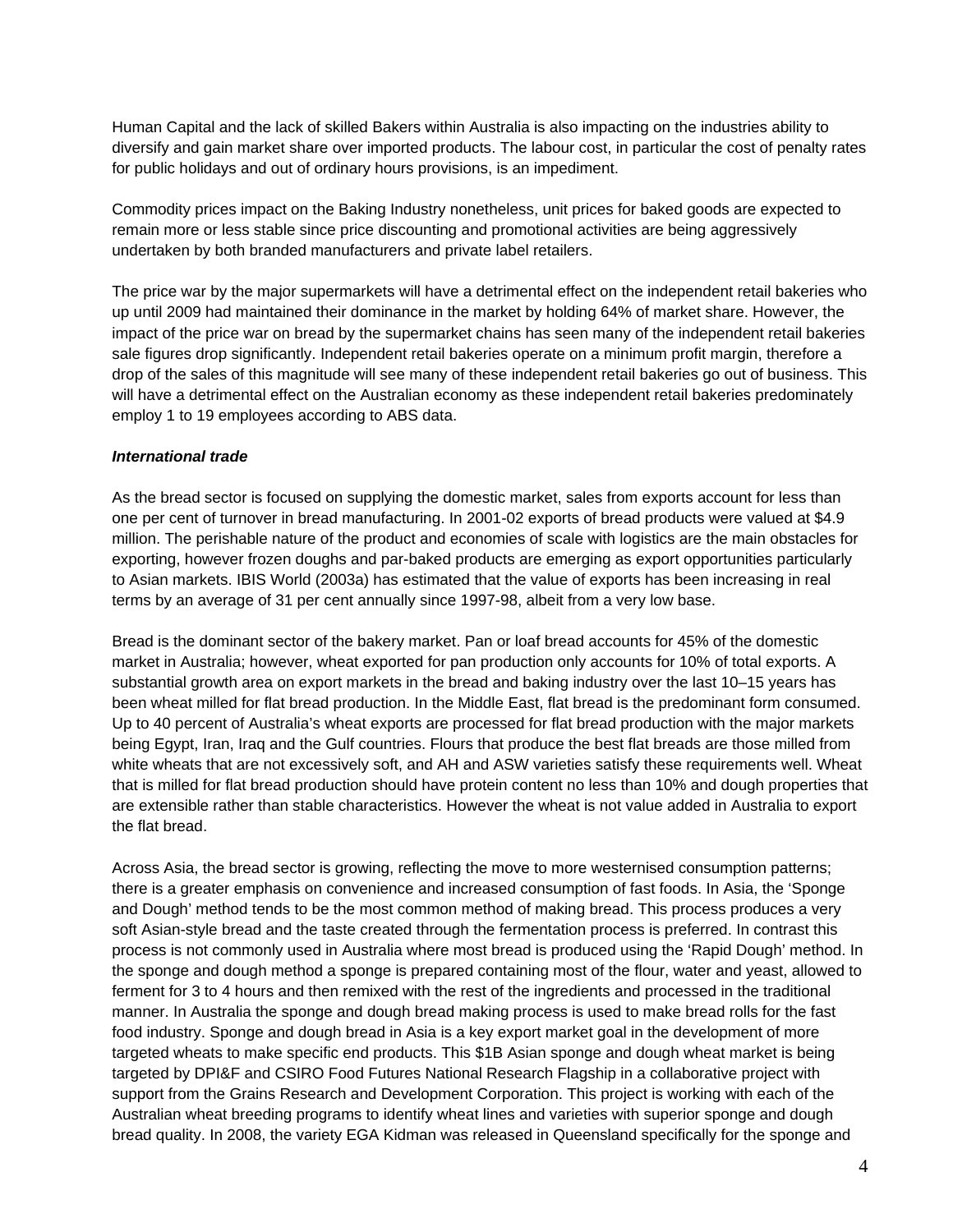dough bread market. However again this is an export market opportunity which has not been taken up by the Baking Industry for them to enter into this Marketing field.

Whilst Australian Baking Industry has been slow to grow the export Market we have seen an increase in parbaked products particularly from the USA (California) into large supermarket chains sold at cheaper prices than that of home grown par-baked products.

## *Recommendations*

- 1. The Productivity Commission recommends that the price fixing legislation be enhanced to ensure that the dominant markets can not concurrently discount the price of bread and baked products below relevant cost.
- 2. That the Productivity Commission addresses the price discounting and dumping on the Market by the large supermarket chains.
- 3. That the Productivity Commission looks at introducing export assistance to Bakeries to develop overseas markets.
- **4.0 The drivers of structural change in the retail industry, including globalisation, increasing household and business access to the digital economy, cost structures of the domestic retail industry, employment structure, the exchange rate and structural change driven by the resources boom**

As stated above the bread sector is focused on supplying the domestic market, as such, sales from exports account for less than one per cent of turnover in bread manufacturing. In 2001-02 exports of bread products were valued at \$4.9 million. The perishable nature of the product and economies of scale with logistics are the main obstacles for exporting, however frozen dough's and par-baked products are emerging as export opportunities particularly to Asian markets. IBIS World (2003a) has estimated that the value of exports has been increasing in real terms by an average of 31 per cent annually since 1997-98, albeit from a very low base.

The value of imported bread products is also negligible but growing, accounting for less than one per cent of domestic consumption, or \$0.2 million, in 2001-02. Data from IBIS World shows that the value of bread imports has remained steady since 1997-98.

# *Employment*

- The bakery manufacturing sector is the second largest employer in Australia's processed foods industry.
- Employment has remained relatively static in total across the three sectors (excluding supermarket instore bakeries)
- Structural shifts in the industry have impacted on the delivery of public training courses provided through TAFE institutes and most Bakeries cannot access off-the-job training and need increases in training delivered on-the-job because the machinery often used in the TAFE is different to the machinery used in the Bakery.
- Franchises and in-store bakeries are increasing their demand for customised courses.
- With the Australian Bread sector having been in a state of change due to Government policy and a growing public interest in food and nutrition, the industry has seen a rise of a small but growing Australian artisan baking sector. This gives rise to the problem of insufficient skilled artisan bakers, viewed with the fact that the baking industry is identified on the National skills shortage list, there is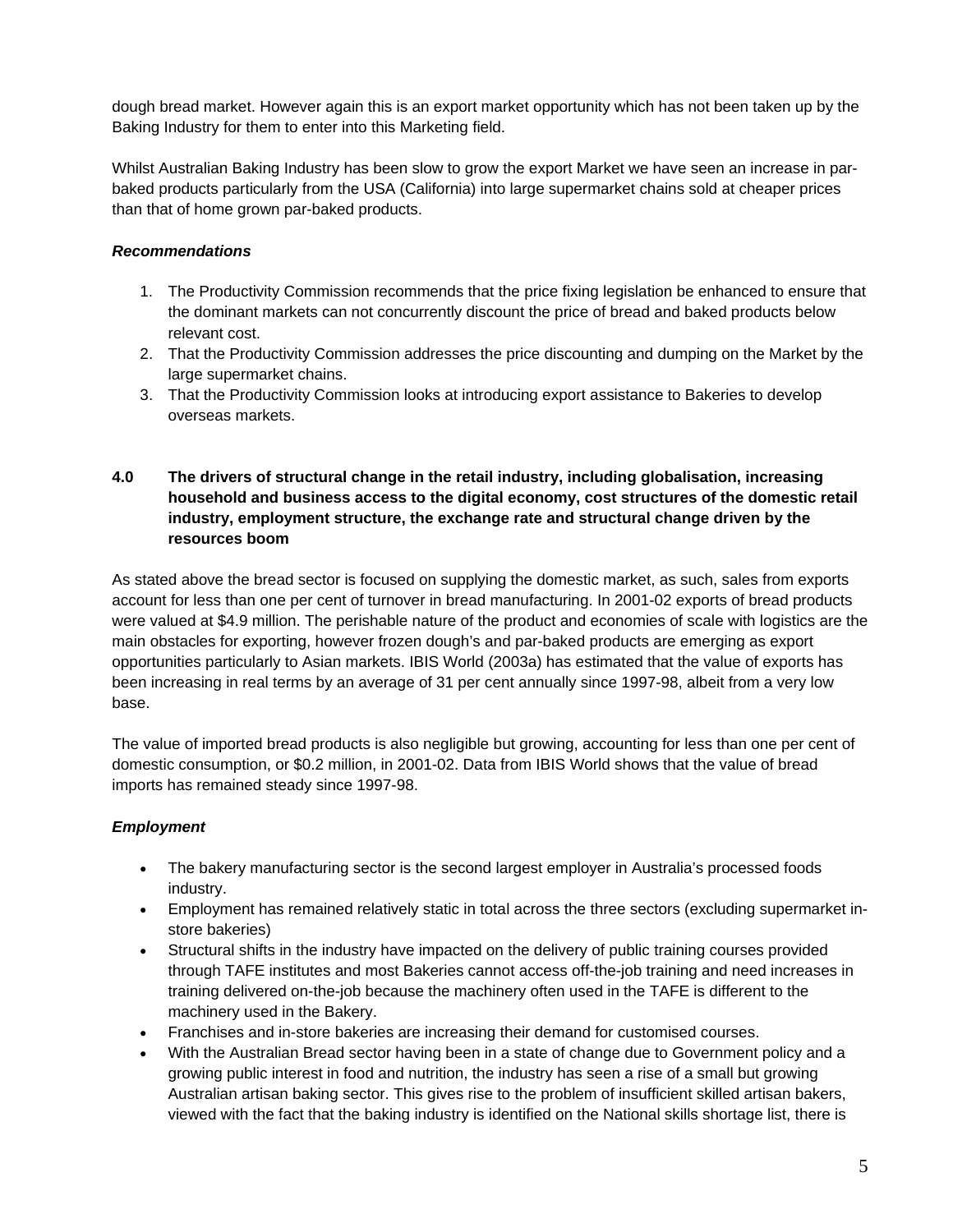considerable scope for improving skills and education across the sector. Magee's Fellowship identified five main areas of skill deficiencies in the baking industry:

- 1. The use of whole grains and specialty flours in artisan bakery, with particular emphasis on whole grain and specialty flour in high hydration doughs.
- 2. The use of sour-culture in sweet breads and flourless breads, including the manufacturing parameters of sugar content, culture percentage and the dough tolerance in mixing and proving.
- 3. the use of pre-ferments in advanced artisan bread, with focus on determining optimum preferment percentage and the techniques for using high-ash flours, spouted grains and whole grain starters.
- 4. The use of retarding techniques in artisan baking.
- 5. The use of bread concentrates and dough conditioners in artisan baking.
- (Source: Whole Grains and Specialty Flours in Artisan Bakery)
- Legislative drivers for training to manage food safety, labelling and OH&S are now stronger than the demand for skills based training.
- Technology developments in ingredients and premix formulations as well as automation have also fostered a decrease in the industry skills base.
- Industry perceives a general disconnect between the courses offered and requirements of the industry.

## *Health and nutrition*

In the 1960s, the misconception that carbohydrates were fattening decreased bread consumption, particularly amongst those concerned about their body weight.

Since the 1980s, increasing scientific evidence supports a link between diet and disease. Wholegrain breads, which are higher in fibre, are becoming more mainstream as the link between bowel cancer and dietary fibre becomes accepted.

The balancing act between ensuring the quality of the bread in relation to form, texture, colour and consumer acceptance and that of health concerns is being taken seriously by the industry. The industry has looked at reduction of sodium levels and increase in fibre and maintaining low saturated fat and partially hydrogenated fat content, for example feedback from the industry is that with current technology, a salt content of lower that 400mg/100g is not feasible without a change in consumer acceptance with the exception of fruit bread where the sugar content enables a lower sodium content of around 380mg/100g of flat unleavened breads.

With access to more information on the relationship between diet and health, consumers are recognising the role of healthy eating in achieving optimal health. They are assuming greater personal responsibility for the health of their family by taking more care in choosing nutritious foods and are interested in receiving information about nutrition. However research suggests that they respond better to gradual reductions where the impact on taste is not so obvious. The bread industry has responded to consumer interest in nutrition by developing breads in the functional foods category. A food is defined as a functional food when it offers health benefits other than the provision of simple nutrients. Promoting the positive health benefits of resistant starch and soy, found in breads such as Wonder White and Burgen Soy Lin, is an important strategy for bread marketing.

## *Technology Changes*

After WWII, there were significant technological changes, especially associated with automation. Mechanisation led to the establishment of large fully automated and quality controlled plant bakeries. Small bakeries could not compete with the efficiency of these large plant bakeries and were absorbed by them. Production time was further reduced with the introduction of the rapid dough process, a technique developed by the Bread Research Institute of Australia which reduces the time required for dough development by the addition of oxidising agents such as vitamin C (ascorbic acid).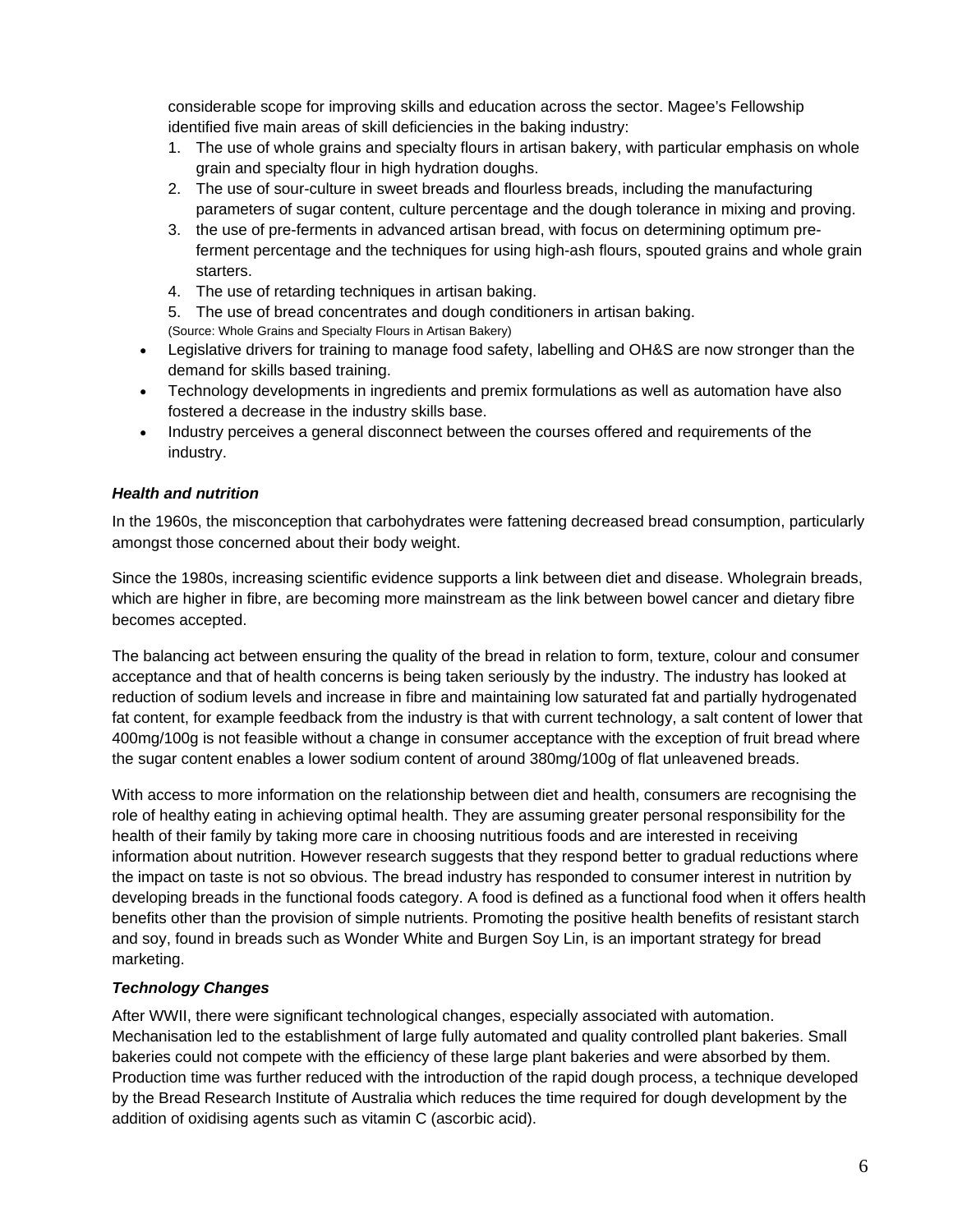Processing methods and packaging allowed bread to stay fresh for several days, increasing its shelf life.

We in the Baking Industry are concerned about the dilution of skills, however pre-mixed flours, automated equipment and frozen doughs allowed hot bread shop owners, who were initially not bakers, to specialise and compete with the larger manufacturers. It also made it possible to provide a continuous supply of fresh bread.

## *Energy Efficiency*

Work was undertaken in 2003 to establish a show case bakery in Mascot in Sydney as an innovative project to demonstrate energy efficiency best practice for bakeries. This was undertaken in partnership with Baker's Delight and industry suppliers under the (EEBP) program of the Commonwealth department of Industry, Tourism and Resources. The project achieved a 32% saving in annual energy costs and a reduction of 48% in green house gas emissions per year, compared to the standard Baker's Delight bakery. At the end of the project more than 16 areas of improvement in energy performance were identified, these included oven efficiency, refrigerator and hot water supply. They also identified other environmental practices requiring attention such as waste minimisation, water conservation and purchasing energy from renewable sources.

The show case was a working demonstration of how best practice and innovation can help test new concepts and technology to change the Baking Industry's normal practice. Suppliers agreed that the energy efficiency improvement trailed at the show case bakery would be of benefit to the entire Baking Industry and as stated by Ron Trelora, National Sales Manager for Moffat Australia, "We've taken the first steps, but have only scratched the surface in terms of possibilities, we know there is scope for even further improvements." (Source: Achieving results in the bread baking sector)

Whilst this project demonstrated that major efficiency gains are possible, more work is needed. The average independent retail bakery does not have the expertise nor the financial viability to develop the skills and resource the technology needed to improve their energy ratings.

## *Recommendations*

- 4. That the Productivity Commission recommends changes in the Training Packages for Bakers to address the five identified main areas of skill deficiency outlined above.
- 5. The Productivity Commission should recommend that the Government fund more research and development into improvements in energy efficiency for the Baking Industry.

# **5.0 The broader issues which are contributing to an increase in online purchasing by Australian consumers and the role of online purchasing in providing consumers with greater choice, access and convenience**

Whilst there is a shortage of data in regard to the number of goods sold on line and the impact that has had on the retail baking industry, we know antidotically that this is occurring.

The number of web sites to show the on line purchasing of baked goods and par baked goods has increased.

The selling of overseas goods has increased in the specialty line and this shows particularly in the area of those specialty goods that would be classed as attracting GST if purchased in Australia. For example the purchase of overseas cakes such as wedding cakes and Christmas cakes.

The fact that Baked products such as cakes, pastries, pies and sausage rolls can be purchased on line and do not attract GST does not create a level playing field for small bakeries in Australia.

## *Recommendations*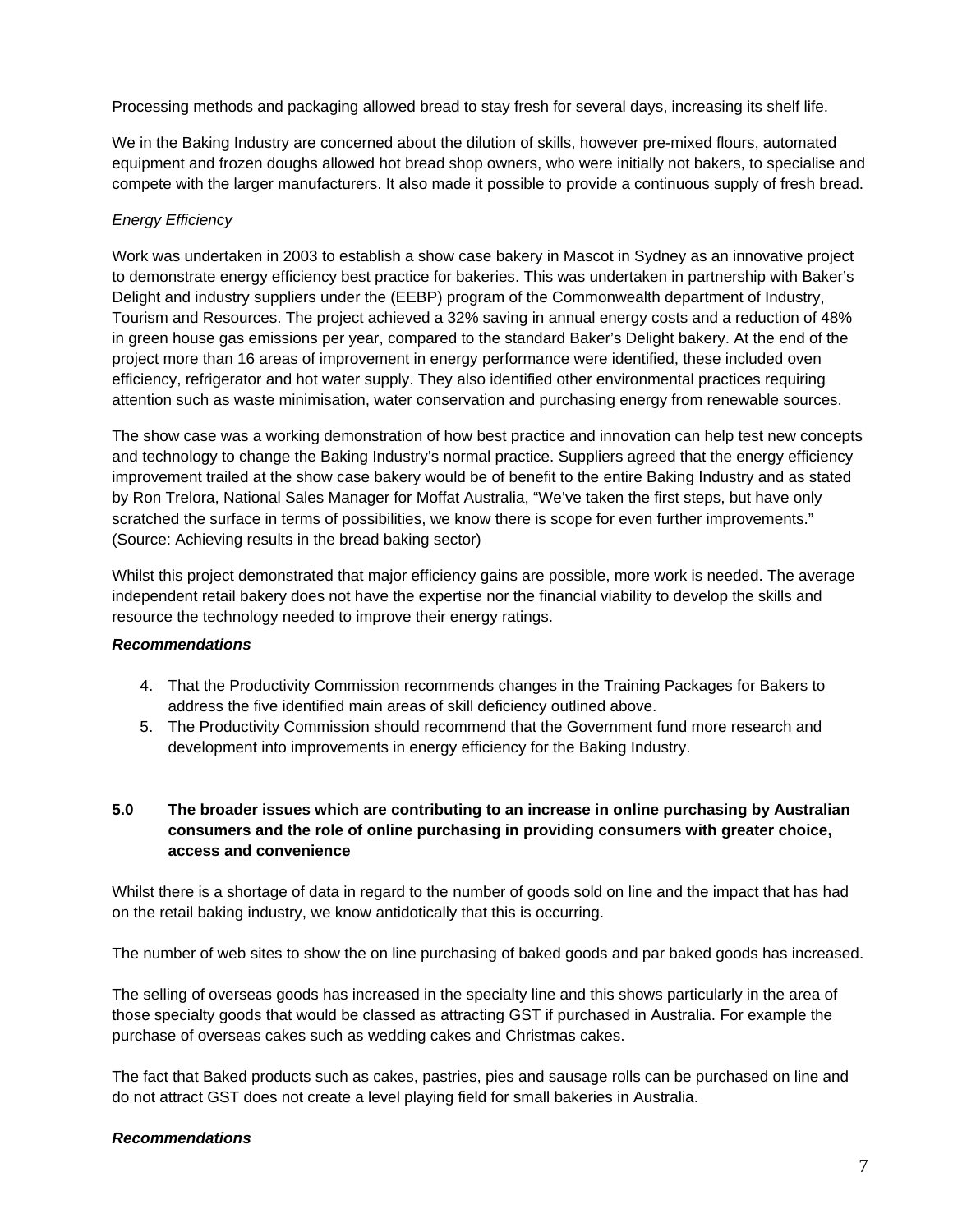6. The Productivity Commission recommends a reduction to the current threshold on GST on imported goods of \$1000, to allow independent bakers to compete on a level playing field.

## **6.0 The sustainability and appropriateness of the current indirect tax arrangements in this environment, including the impact on Commonwealth and State and Territory budgets, and the extent to which technology could reduce the administrative costs of collecting indirect taxes and duty on imported goods**

The different ways in which bakeries are structured creates problems in relation to how they pay their taxes and creates impediments, for example:

Sole Traders – of which many Bakeries are. Their income is treated as the person's individual income. Therefore sole traders pay the same tax as individual taxpayers – that is at the 'marginal' tax rates.

A Partnership is not a separate legal entity and does not pay income tax on the income earned by the partnership, instead, the partners pay tax on their share of the new partnership income.

Pty Ltd Companies – Money earned by the business belongs to the Company. Company tax rates are lower than personal tax rates.

The amount of red tape and administrative nightmare that has been imposed on small retail businesses including bakeries by the various governments has necessitated the need for small businesses to purchase in skills to undertake the work required by government. This has resulted in high costs for small retailers thus reducing their profit margin.

The amount of increasing legislative compliance on small retailers is well outside the scope and knowledge of the individual owner's ability to remain informed and thus causes concern for them in regard to compliance.

As stated at point 5.0, Bakeries must pay GST on some of their products and not on others which means that they need to differentiate between products requiring GST to be paid. The small businesses need to register for GST when their annual turnover reaches \$75,000 or more. For those bakeries that are registered for GST they can claim input tax credits for GST and the reporting process will depend on whether they registered to report monthly or quarterly.

For those Bakeries that own their premises the State Governments impose annual tax on the total unimproved value of all land owned.

#### *For Bakeries with staff*

All Bakeries that employ staff have Pay As You Go instalments (PAYG), pay superannuation and pay fringe benefits.

They have to register for PAYG withholding, calculate how much to withhold from payments and report and pay the withheld amount.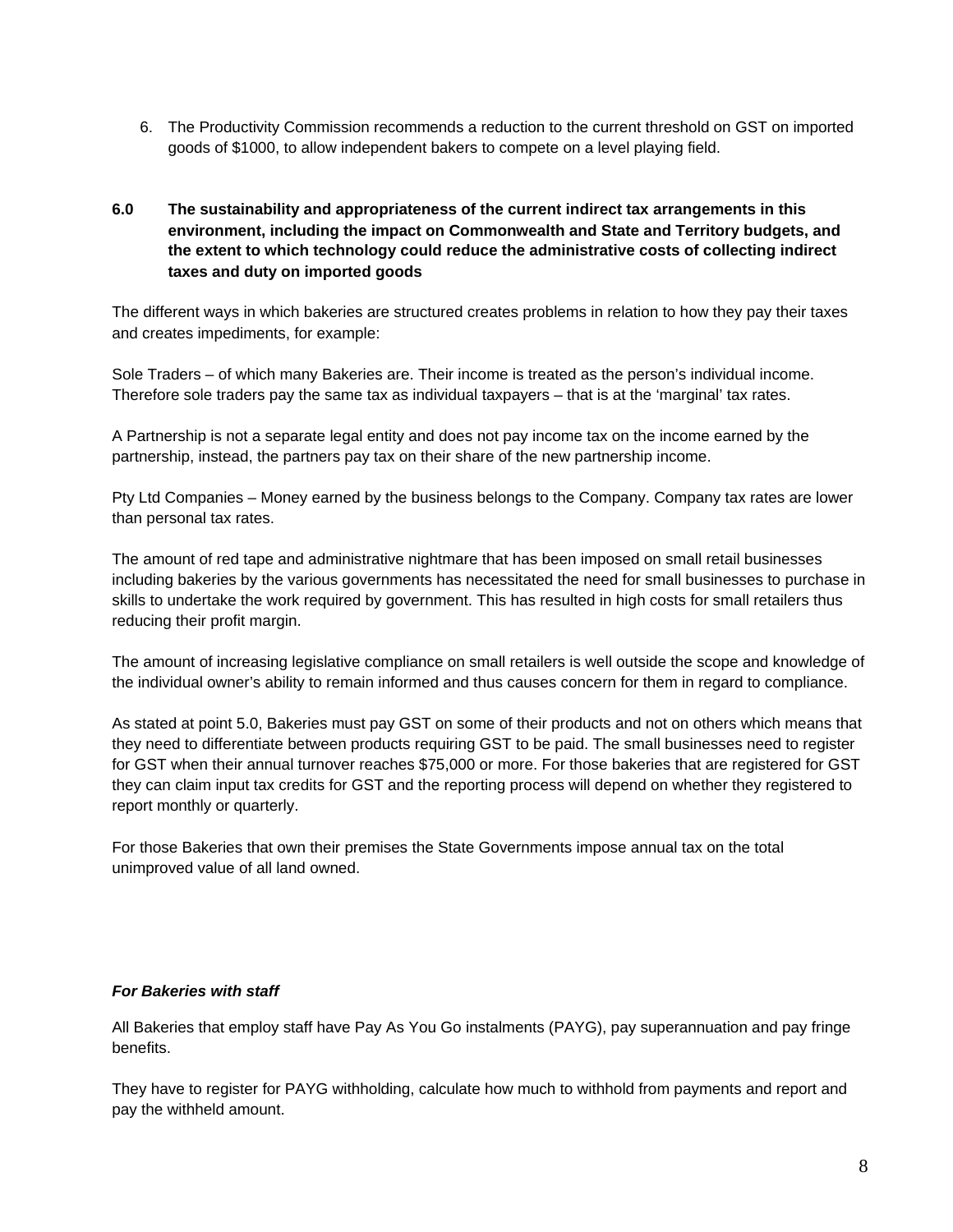Fringe Benefits is separate to income tax, which necessitates increased administration.

Pay-roll tax is the other State tax which varies between states and is calculated on wages paid by an employer.

Some states exempt payroll tax on the wages paid to apprentices, while others do not. Each state has a general exemption level but this level varies between states. Employers need to register and pay payroll tax.

It is assumed that small bakeries will have the technology to be able to keep all of the records and information required by Government, however often this is not the case and many of the records are still done manually.

#### *Recommendations*

7. That the Productivity Commission recommends that the Government establish one single tax, which is a percentage of turnover, which will cover all taxes required to be paid by small retailers and minimise the reporting processes required by small retailers. The collection agency of the one tax for small retailers can act as a clearing house to distribute the relevant taxes to the various bodies.

#### **7.0 Any other regulatory or policy issues which impact on structural change in the sector**

Food Standards Australia New Zealand (FSANZ) passed legislation for the mandatory addition of folic acid and iodised salt within bread. The compulsory fortification of bread products was intended to reduce the risk of birth defects resulting from folic deficiency as well as address the prevalence of iodine deficiency found amongst the general population.

For the Government to impose folic acid into bread raises concerns as each individual's consumption patterns vary. Not only do individuals vary on the amount of bread that they are consuming in any day, but their other dietary intakes vary including their supplementation of various vitamins. Limited research has been undertaken as to whether there is detrimental affect on the individual if they overdose on folic acid.

It is interesting to note, that while FSANZ passed legislation for this to be a mandatory addition, New Zealand have amended theirs to make it voluntary and Canada, who also were looking at folic acid addition to bread, have moved away from this type of legislation.

During 2010, sodium reduction targets were set during the Food and Health dialogue facilitated by the Federal Government and the Australian Food and Grocery Council; these required manufacturers of both branded products and private label items to reduce sodium levels to 400mg per 100g by the end of 2013.

Whilst NBIA do not dispute the food and health targets on sodium reduction we are concerned that the Government's intervention in food is reducing consumer choice.

## *Recommendations*

- 8. The Productivity Commission recommends that the Government should perform further research into whether an over-supplement of folic acid can result in any detrimental affect on an individual.
- 9. That the Productivity Commission recommends that the Government desist in any further legislation which will mandatorily control the way in which bakers can produce their products e.g. level of substances, thereby limiting the taste of products and reducing consumer choice.